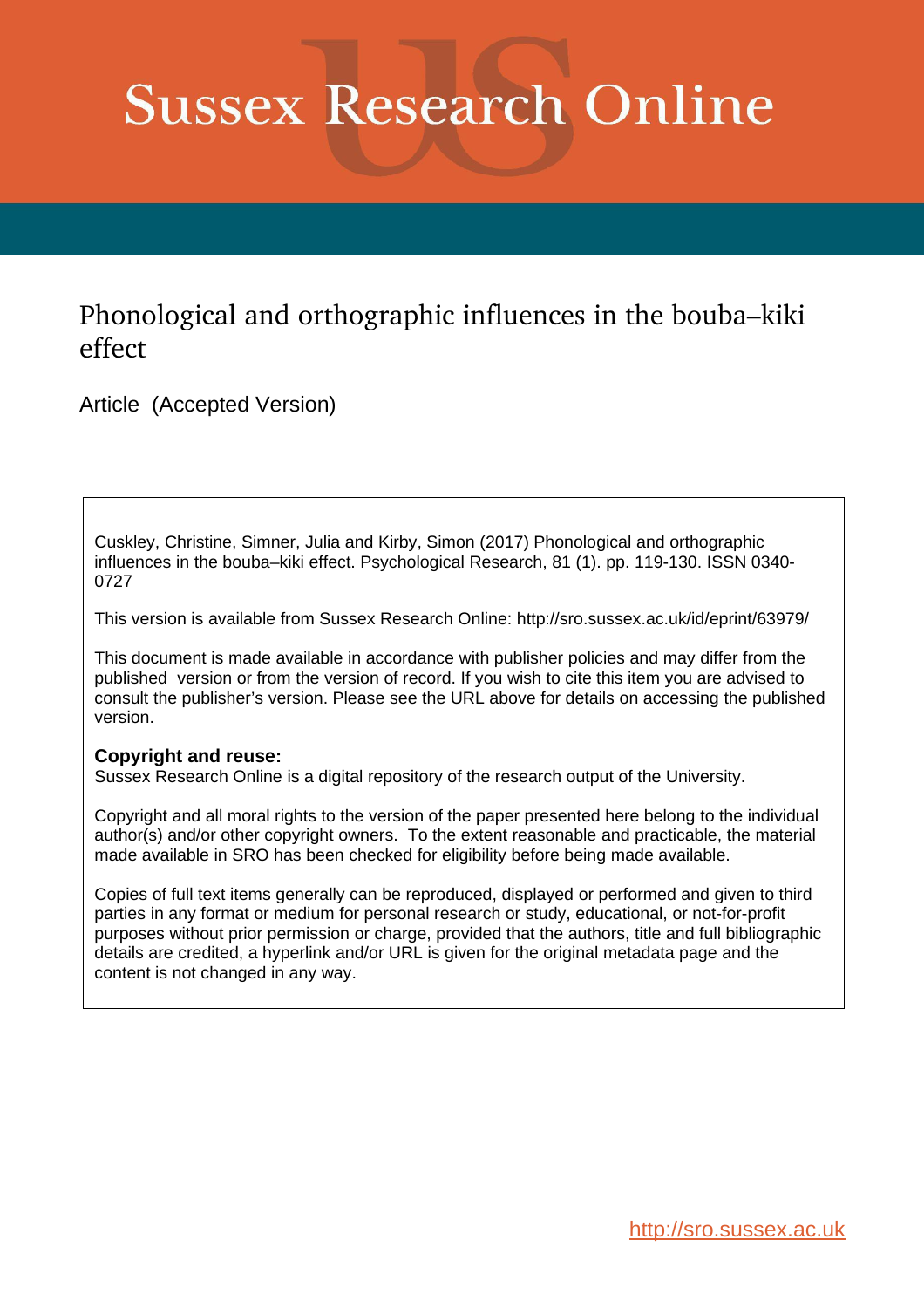ORIGINAL ARTICLE



## Phonological and orthographic influences in the bouba–kiki effect

Christine Cuskley<sup>1,4</sup> • Julia Simner<sup>2,3</sup> • Simon Kirby<sup>4</sup>

Received: 28 May 2014 / Accepted: 5 September 2015 - Springer-Verlag Berlin Heidelberg 2015

Abstract We examine a high-profile phenomenon known as the bouba–kiki effect, in which non-word names are assigned to abstract shapes in systematic ways (e.g. rounded shapes are preferentially labelled bouba over kiki). In a detailed evaluation of the literature, we show that most accounts of the effect point to predominantly or entirely iconic cross-sensory mappings between acoustic or articulatory properties of sound and shape as the mechanism underlying the effect. However, these accounts have tended to confound the acoustic or articulatory properties of nonwords with another fundamental property: their written form. We compare traditional accounts of direct audio or articulatory-visual mapping with an account in which the effect is heavily influenced by matching between the shapes of graphemes and the abstract shape targets. The results of our two studies suggest that the dominant mechanism underlying the effect for literate subjects is matching based on aligning letter curvature and shape roundedness (i.e. non-words with curved letters are mat-

 $\boxtimes$  Christine Cuskley ccuskley@gmail.com

- Social Dynamics Unit, Institute for Scientific Interchange, Via Alassio 11/c, 10126 Turin, Italy
- <sup>2</sup> School of Psychology, University of Sussex, Brighton and Hove, UK
- <sup>3</sup> Department of Psychology, School of Philosophy, Psychology and Language Sciences, University of Edinburgh, Edinburgh, UK
- <sup>4</sup> Department of Linguistics, School of Philosophy, Psychology and Language Sciences, University of Edinburgh, Edinburgh, UK

ched to round shapes). We show that letter curvature is strong enough to significantly influence word–shape associations even in auditory tasks, where written word forms are never presented to participants. However, we also find an additional phonological influence in that voiced sounds are preferentially linked with rounded shapes, although this arises only in a purely auditory word–shape association task. We conclude that many previous investigations of the bouba–kiki effect may not have given appropriate consideration or weight to the influence of orthography among literate subjects.

#### Introduction

Arbitrariness is a core property of natural language in that most words tend to bear no obvious relationship to their referents (Saussure, [1959;](#page-12-0) Hockett, [1960\)](#page-11-0). For example, there is nothing red about the word *red*, and the word *big* is itself rather small. However, non-arbitrary links between the forms of words and their meanings are not unknown in natural language. Widely referred to as sound symbolism (Hinton, Nichols & Ohala, [1994\)](#page-11-0), the potential for words to 'naturally' denote their meanings was described as early as Plato's Cratylus dialogue (Reeve, [1998](#page-12-0)), and has been examined in both Psychology (e.g. Werner, [1957;](#page-12-0) Werner & Wapner, [1952;](#page-12-0) Marks, [1996\)](#page-11-0) and Linguistics (e.g. Sapir, [1929](#page-12-0); Jesperson, [1933](#page-11-0); Newman, [1933](#page-11-0); Brown, Black & Horowitz, [1955;](#page-11-0) Nuckolls, [1999;](#page-12-0) Imai, Kita, Nagumo & Okada, [2008](#page-11-0); Nygaard, Cook & Namy, [2009](#page-12-0)). This paper focuses on experimental approaches to one particular type of sound symbolism: associations between non-words and abstract shapes. These word–shape associations are most well known through a phenomenon often called the *bouba*kiki effect (Ramachandran & Hubbard, [2001](#page-12-0)). In this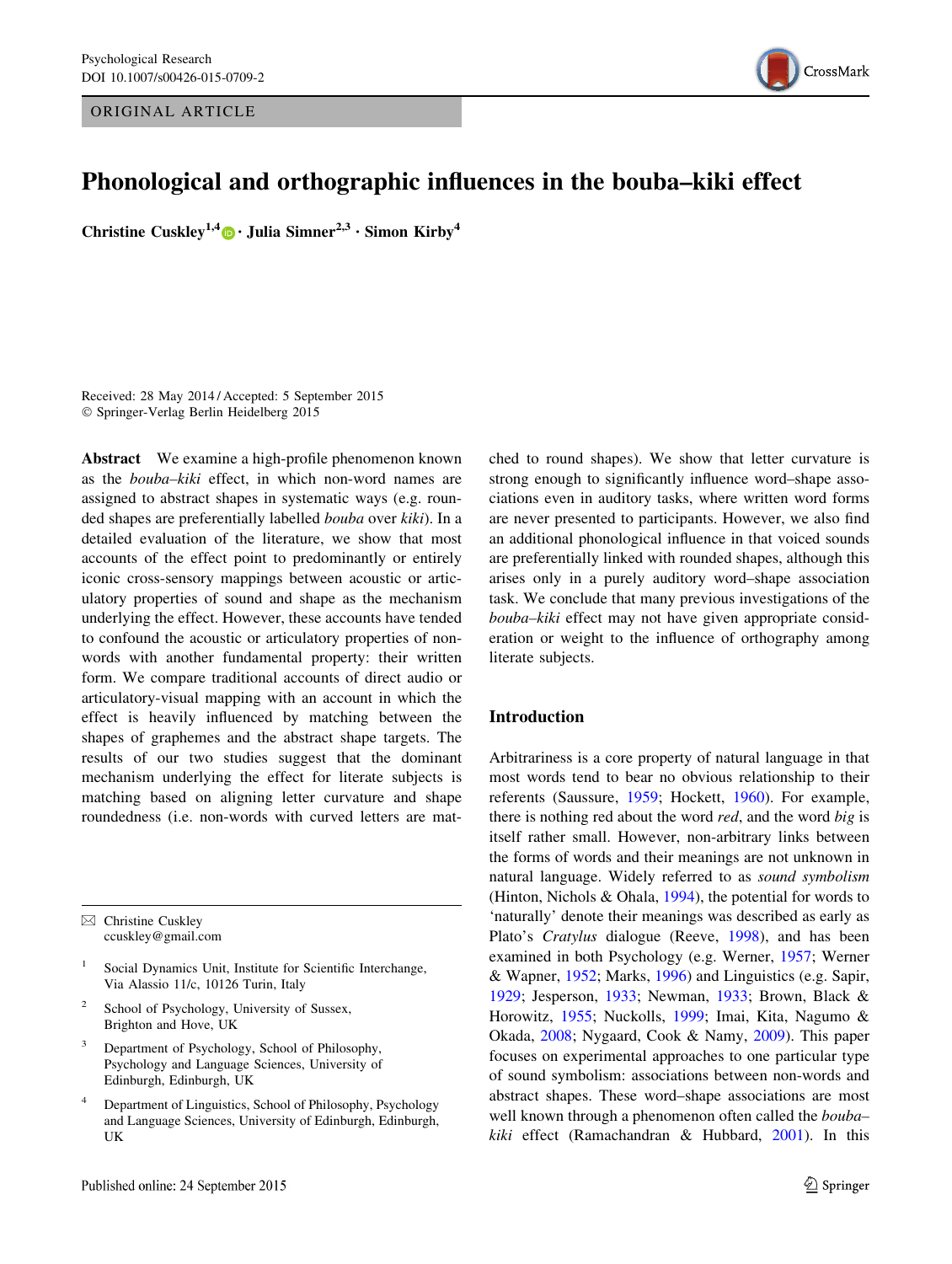

Fig. 1 Abstract shapes from Ramachandran and Hubbard [\(2001](#page-12-0)). Subjects tend to match the spiky shape  $(left)$  to the name kiki and the

effect, participants show striking agreement in their preferred labels for shapes in forced-choice naming tasks. In Ramachandran and Hubbard [\(2001](#page-12-0), [2005\)](#page-12-0), for example, American college students were asked to label a spiky shape and a rounded shape using either the words bouba or kiki (see Fig. 1).

Up to 98 % of respondents chose the word kiki for the spiky abstract shape, and bouba for the rounded abstract shape, and such biases have been reported using a range of variations on this paradigm dating back almost a century (Fischer, [1922;](#page-11-0) Uznadze, [1924;](#page-12-0) Köhler, [1929](#page-11-0), [1947;](#page-11-0) Fox, [1935;](#page-11-0) Irwin & Newland, [1940](#page-11-0); Westbury, [2005](#page-12-0); Maurer, Pathman & Mondloch, [2006;](#page-11-0) Ahlner & Zlatev, [2010](#page-11-0); Nielsen & Rendall, [2011,](#page-11-0) [2012;](#page-12-0) Aveyard, [2012;](#page-11-0) Parise & Spence, [2012\)](#page-12-0).

The bouba–kiki effect was first established in the 1920s by Köhler [\(1929](#page-11-0), [1947](#page-11-0)) using the non-words takete and maluma, to label spiky and rounded shapes, respectively (Fig. 2). Köhler noted an overwhelming preference for this pattern of naming, reporting that ''most people answer without hesitation" (Köhler, [1947,](#page-11-0) p. 224). Indeed, Köhler takes this association as so obvious, he never explicitly states which shape matches with the word takete and which with *maluma* (Köhler, [1929,](#page-11-0) [1930](#page-11-0), [1947\)](#page-11-0). This finding has been cited and replicated repeatedly during the 20th and 21st centuries, and the effect is generally accepted as a robust, pervasive, shared cross-sensory bias to pair linguistic sounds and visual form. The effect has been found repeatedly in the explicit labelling of shapes with nonwords (e.g. Ramachandran & Hubbard, [2001;](#page-12-0) D'Onofrio, [2013\)](#page-11-0), and also with measures such as learning accuracy (e.g. Nielsen & Rendall, [2011;](#page-11-0) Monaghan, Mattock, & Walker, [2012](#page-11-0)) and facilitated processing of congruent pairings (e.g. faster reaction time to bouba paired with a rounded shape; Parise & Spence, [2012;](#page-12-0) Kovic, Plunkett & Westerman, [2010](#page-11-0); Westbury, [2005](#page-12-0)).

As noted above, explanations of the bouba–kiki effect are most often phrased in terms of iconic cross-sensory mechanisms. Broadly, they suggest the mechanism which underlies the effect is a process of matching properties inherent in the sound form of non-words or their motor articulations directly to properties of the abstract shapes.



rounded shape (right) to the name bouba Fig. 2 Maluma and takete shapes originally used by Köhler [\(1929](#page-11-0), [1947](#page-11-0))

For example, the matching of spiky shapes to the word kiki is described by Ramachandran and Hubbard as mapping shapes to the ''sharp phonemic inflections of the sound kiki'' (Ramachandran & Hubbard, [2001](#page-12-0), p. 19). Ramachandran and Hubbard extend their explanation by suggesting the phonemic sounds of words might map to the listener's articulatory motor representation (via mirror neurons; Rizzolati & Craighero, [2004](#page-12-0)), and that this knowledge of motor movements might then map onto a shape. This account still remains a fundamentally iconic, cross-sensory one, linking the proprioceptive knowledge of linguistic sound to visual features. Similarly, Kovic and colleagues (2010) describe the effect in terms of the ''round sounding'' or ''sharp sounding'' articulation of phonemes (e.g. dom as ''round sounding'' and shick as ''sharp sounding" in their particular materials; Kovic et al., [2010,](#page-11-0) p. 22). In summary, both types of accounts consider iconic cross-sensory mechanisms as key in the bouba–kiki effect: either from sound to shape directly, or via articulatory proprioception.

In the current article, we challenge the notion of a purely iconic cross-sensory account of the bouba–kiki phenomenon. Instead, we suggest that in literate participants in particular, the phenomenon is heavily mediated by the symbolic, culturally acquired shapes of letters. The similarity between orthography and the abstract target shapes can be seen in Fig. [3,](#page-3-0) in which we superimpose the letters B and K onto the 'bouba-preferred' and 'kiki-preferred' abstract shapes, respectively. We show that the bouba–kiki effect among literate participants (who make up the majority of subjects previously tested in the literature) is predominantly mediated not by matching properties of a non-word's sound to properties of a shape, but by mapping letter shape in the written form of a non-word to an abstract shape. In this way, spiky abstract shapes are matched to non-words containing angular letters, and rounded shapes matched to non-words containing curved letters—regardless of the acoustic or articulatory properties of the nonwords.

Although many investigations of the bouba–kiki effect have tacitly acknowledged the potential for orthography to mediate responses, few studies have actually examined this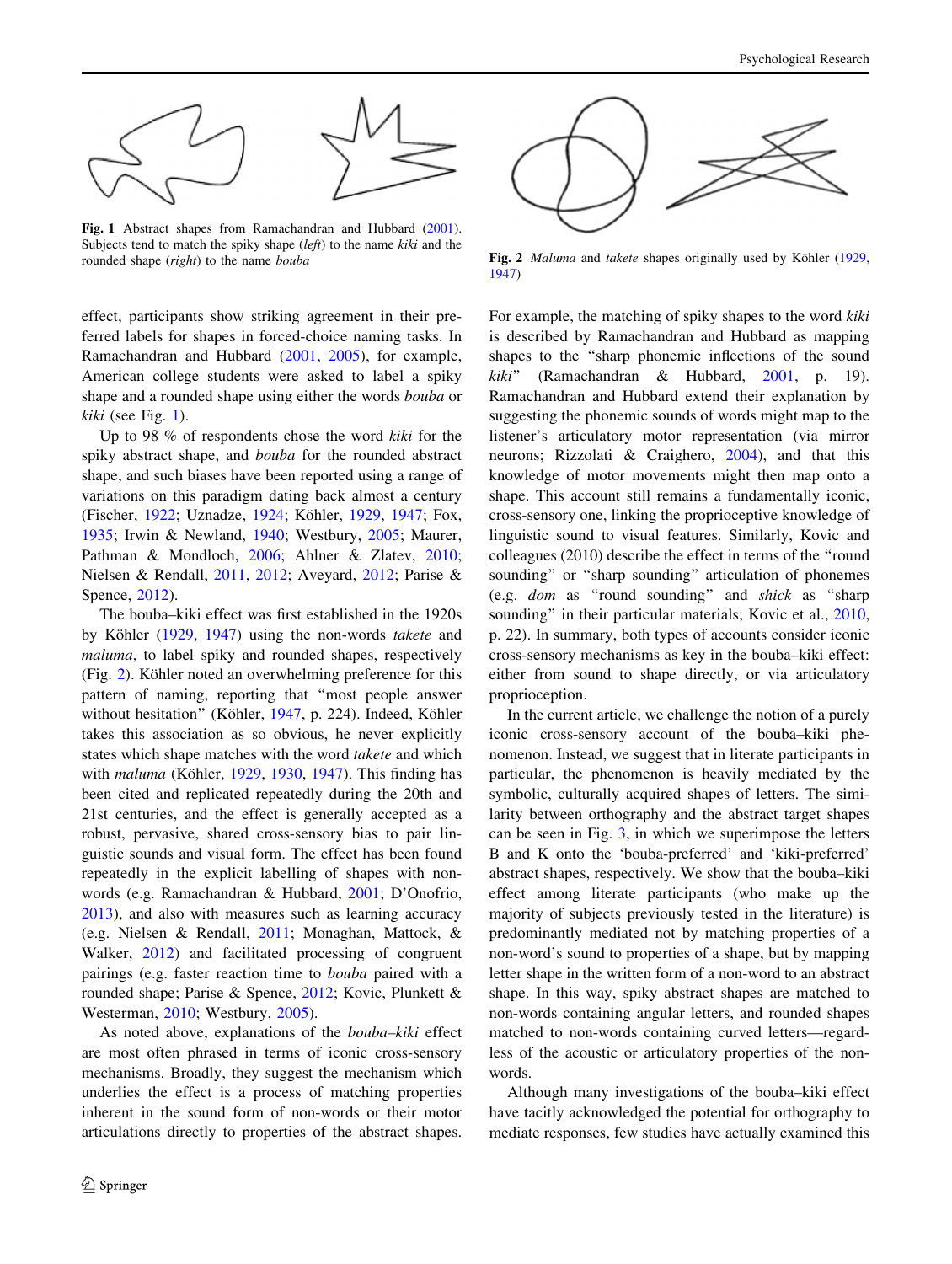<span id="page-3-0"></span>

Fig. 3 Orthographic similarity between the graphemes B and K and the shapes that tend to be named, respectively, bouba and kiki

in detail and given due consideration to its potential to confound results. The few studies that do mention orthography tend to claim it does not play a role in the bouba–kiki effect. Evidence for this claim has thus far come from three distinct areas of study: examining the bouba–kiki effect in pre-literate children, examining the bouba–kiki effect cross-culturally, and controlling methodologically for the potential influence of orthography. Before presenting our own study, we review these three types of study below.

#### Non-literate children, cross-cultural studies and methodological balancing

One way to assess the role of orthography in the bouba– kiki effect is to examine it in children who are not yet literate. If children show the bouba–kiki effect before acquiring knowledge of orthography, this would suggest the effects must be driven by associations between sound properties of the words and visual properties of the shapes. Early research was inconclusive in this regard. The earliest bouba–kiki study with children, Irwin and Newland [\(1940](#page-11-0)), found no bouba–kiki effect in children under 6 years; however, literacy levels were not clearly reported. More recently, Maurer et al. [\(2006](#page-11-0)) did show the bouba–kiki effect in children age 2:8 years, who had ''not yet mastered the correspondence between the sound of letters and their grapheme'' (p. 317; see also Spector & Maurer, [2013](#page-12-0)). On this basis, it might initially appear that the effect is mediated by sound to shape associations, and certainly independent of influences of orthography. However, there are two possible issues with this interpretation.

Although children at 2:8 years may not have mastered all sound–letter correspondences, we have found they may yet have acquired these *sufficiently* to leverage letter shape in engaging in a bouba–kiki task. A number of children within this age range are able to visually identify the letter B, the letter K, or both, and this corresponds roughly with their success in a bouba-kiki task (Cuskley, [2013a\)](#page-11-0). In other words, well before children are fully literate, they are, to some extent, graphemically aware, and this awareness might be sufficient to mediate basic word–shape

associations, particularly in a forced choice task. Second, although the children tested by Maurer et al. may have been graphemically unaware, their attention was purposefully and overtly directed towards the mouth of the experimenter during non-word articulation so they could clearly observe the rounding of the lips in bouba-type nonwords. As Maurer et al. point out themselves in the closing lines of their study, it is not possible to ''disentangle whether the child matched the sound to a shape based on its sound, [or] the shape of the experimenter's lips as she spoke the word'' (Maurer et al., [2006,](#page-11-0) p. 321). In other words, although the results may not have been driven by letter shape, it could have been driven by another visual matching process, in this case between lip shape and abstract shape. Either way, this may not be evidence for a purely iconic, cross-sensory 'sound symbolic' phenomenon, a fact clearly outlined by Maurer et al. ([2006\)](#page-11-0) but often overlooked in subsequent interpretations of the study.

However, there is evidence for other forms of crossmodal associations in much younger infants (e.g. for shape and pitch, Walker et al., [2010](#page-12-0); or size and vowel quality, Peña et al.,  $2011$ ), and a more recent study ostensibly shows the bouba–kiki effect specifically in a small sample of infants. Ozturk et al. [\(2013](#page-12-0)) used a preferential looking task (Teller, [1979](#page-12-0)) and showed that that four-month-old infants apparently gazed significantly longer at ''incongruent'' word–shape pairings (e.g. the syllable ki playing over a rounded shape) than ''congruent'' pairings (e.g. the syllable ki playing over a spiky shape). However, Fort, Weiß, Martin and Peperkamp ([2013\)](#page-11-0) failed to replicate this result using a similar preferential looking paradigm, a larger sample infants, and more diverse stimuli.

In all, the results of bouba–kiki studies with pre-literate children are decidedly mixed. The earliest study, Irwin and Newland ([1940\)](#page-11-0), reports no significant word–shape associations prior to the age of six. A more recent, systematic study has shown the effect in children as young as 2:8 years (Maurer et al., [2006\)](#page-11-0); however, there are at least two viable visual matching mechanisms at work which could mediate the effect in this case: graphemic awareness and explicit mouth shape. Finally, only two recent studies have examined the effect in infants, with the second failing to replicate the first (even using more stimuli and a larger sample). In summary, a central influence of literacy on word–shape associations could explain why the effect is difficult to find in pre-literate children.

A second way to test whether orthography plays a role in the bouba–kiki effect would be to test adult participants who are either non-literate, or who use diverse writing systems. However, virtually every investigation of the bouba–kiki effect has described studies conducted with literate adults who speak English or other Indo-European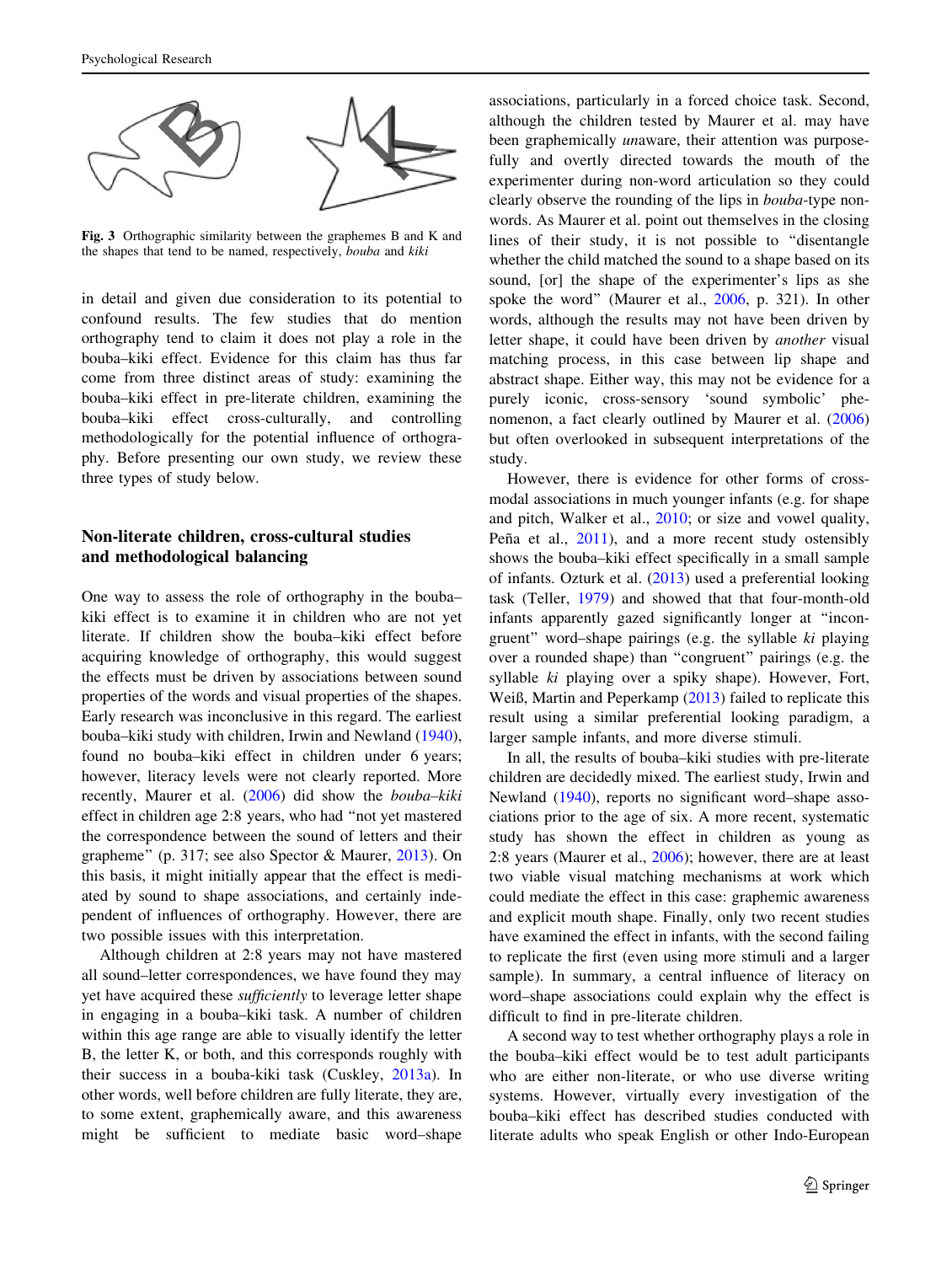languages which use Roman orthography (Ramachandran & Hubbard, [2001,](#page-12-0) [2005](#page-12-0); Nielsen & Rendall, [2011](#page-11-0), [2012](#page-12-0); Parise & Spence, [2012;](#page-12-0) Aveyard, [2012](#page-11-0)). A small handful of studies have taken a wider cultural scope, but until recently (see Bremner et al., [2013](#page-11-0)), such studies either lacked detail (Uznadze, [1924](#page-12-0)), suffered from interference from the Roman alphabet (Davis, [1961](#page-11-0)), or report not having found the effect at all (Rogers & Ross, [1975;](#page-12-0) see Cuskley [2013a](#page-11-0) for a review). For example, although it has been widely reported that Köhler ([1947\)](#page-11-0) showed a bouba-kiki effect with a non-literate population from Tenerife, our own extensive search has yielded no detailed original report of this study at all (described in Cuskley, [2013a;](#page-11-0) Simner, [2011;](#page-12-0) repeated by Bremner et al., [2013\)](#page-11-0). The recurrent mention in the literature of an apparently missing experiment may have contributed to an overestimation of the cross-cultural strength of the effect.

A report of the effect by Davis [\(1961](#page-11-0)) among Swahili speakers in central Africa is also widely used to argue against orthographic influence in the bouba–kiki effect. However, key facts about Davis' procedure are often overlooked. For example, the study used Roman alphabet to elicit participants' responses (the Roman alphabet is used for written Swahili, and participants were directed to write down their responses), providing the potential for orthographic influence in the study (Simner, [2011;](#page-12-0) Cuskley, [2013a](#page-11-0)). A later study testing the Songe of Papua New Guinea—who were likely illiterate—reported not finding the effect at all (Rogers & Ross, [1975\)](#page-12-0). Finally, one other study showing similarities between speakers of Urdu and English in an adapted version of the bouba–kiki task (O'Boyle, Miller, & Rahmani, [1987\)](#page-12-0) might also be accounted for by orthographic influence. Although Urdu has its own non-Roman script, it also has a Romanised version (Roman Urdu), and there is no information about whether participants were familiar with this. Perhaps more importantly, these Urdu speakers had all been resident in the United States for some time prior to testing (at least 6 months and up to two years), and so would likely have had reasonable knowledge of the Roman alphabet, at least sufficient to constitute graphemic awareness.

Only one recent study (Bremner et al., [2013](#page-11-0)) has unambiguously shown the effect among a non-literate, nonwestern culture in Namibia, using the procedure from Ramachandran and Hubbard ([2001\)](#page-12-0). This study shows the effect existing without the apparent influence of orthography, indicating that iconic cross-sensory (sound to shape) mechanisms certainly have the potential to play a role in the bouba–kiki effect. Yet, there is still little information regarding exactly what role orthography may play for the large majority of literate subjects who have been tested in the broader literature. It is interesting to note, for example, that Bremner et al. [\(2013](#page-11-0)) found a lower incidence of the effect (82 %) among Namibian subjects, compared to the 95–98 % of (literate) Americans reported in Ramachandran and Hubbard [\(2001](#page-12-0), [2005\)](#page-12-0). Lastly, the non-word stimuli of Bremner and colleagues were limited only to the words bouba and kiki. These stimuli are not systematically constrained in terms of their sounds: the words differ in terms of place of articulation, voicing, vowel quality, and reduplication. This is in marked contrast to other recent studies which have made broader efforts to examine specific properties of linguistic sound underlying the effect in a controlled way (e.g. D'Onofrio, [2013;](#page-11-0) Aveyard, [2012](#page-11-0); Nielsen & Rendall, [2011](#page-11-0); Ahlner & Zlatev, [2010](#page-11-0); Westbury, [2005](#page-12-0)). Thus, Bremner et al. ([2013](#page-11-0)) show that a nonliterate population makes some broad word–shape associations, but it remains unclear which specific phonetic qualities underlie these associations.

Finally, the potential for orthographic confounds has also been addressed to some extent methodologically, but never fully investigated. Some studies have sought to avoid orthographic confounds by presenting stimuli only in the auditory modality (e.g. Nielsen and Rendall, [2011](#page-11-0)). However, orthographic information is immediately available to literate language users even during speech comprehension. In other words, phonological processing in literate subjects activates graphemic representations (Stone, Vanhoy, & Van Orden, [1997;](#page-12-0) Ziegler & Ferrand, [1998;](#page-12-0) Slowiaczek, Soltano, Wieting, & Bishop, [2003\)](#page-12-0).

Nielsen and Rendall ([2012\)](#page-12-0) made the first attempt to systematically control for orthographic angularity. They found that non-words containing sonorants were preferentially paired with rounded shapes, versus obstruents (see also, Ahlner & Zlatev, [2010\)](#page-11-0). To remove orthographic influence, Nielsen and Rendall [\(2012](#page-12-0)) capitalised the first letter in their non-words, thereby altering the curvature of some sonorants from rounded to angular (e.g. from m to M).

One final study attempted to rule out orthographic confounds in an entirely implicit task, where participants never engaged in explicitly using non-words to label shapes. Westbury (2005; see also Parise & Spence, [2012\)](#page-12-0) used a 'framing' lexical decision paradigm to suggest a sound symbolic link between words and shapes. In this type of task, non-words are presented inside shape frames, and participants' reaction times to the words are measured. Westbury [\(2005](#page-12-0)) found that responses in lexical decision were faster if written non-words containing stop consonants (e.g. kide) were presented in spiky rather than rounded frames (and vice versa for continuant consonants). The potential for an orthographic confound was addressed with a secondary test: participants indicated whether a target was a letter or digit, and were no faster for trials such as  $p$  in a rounded frame, nor for  $k$  in a spiky frame. Surprisingly, this suggests readers are unaware of the shape of letters in one task, while responding to the shapes of frames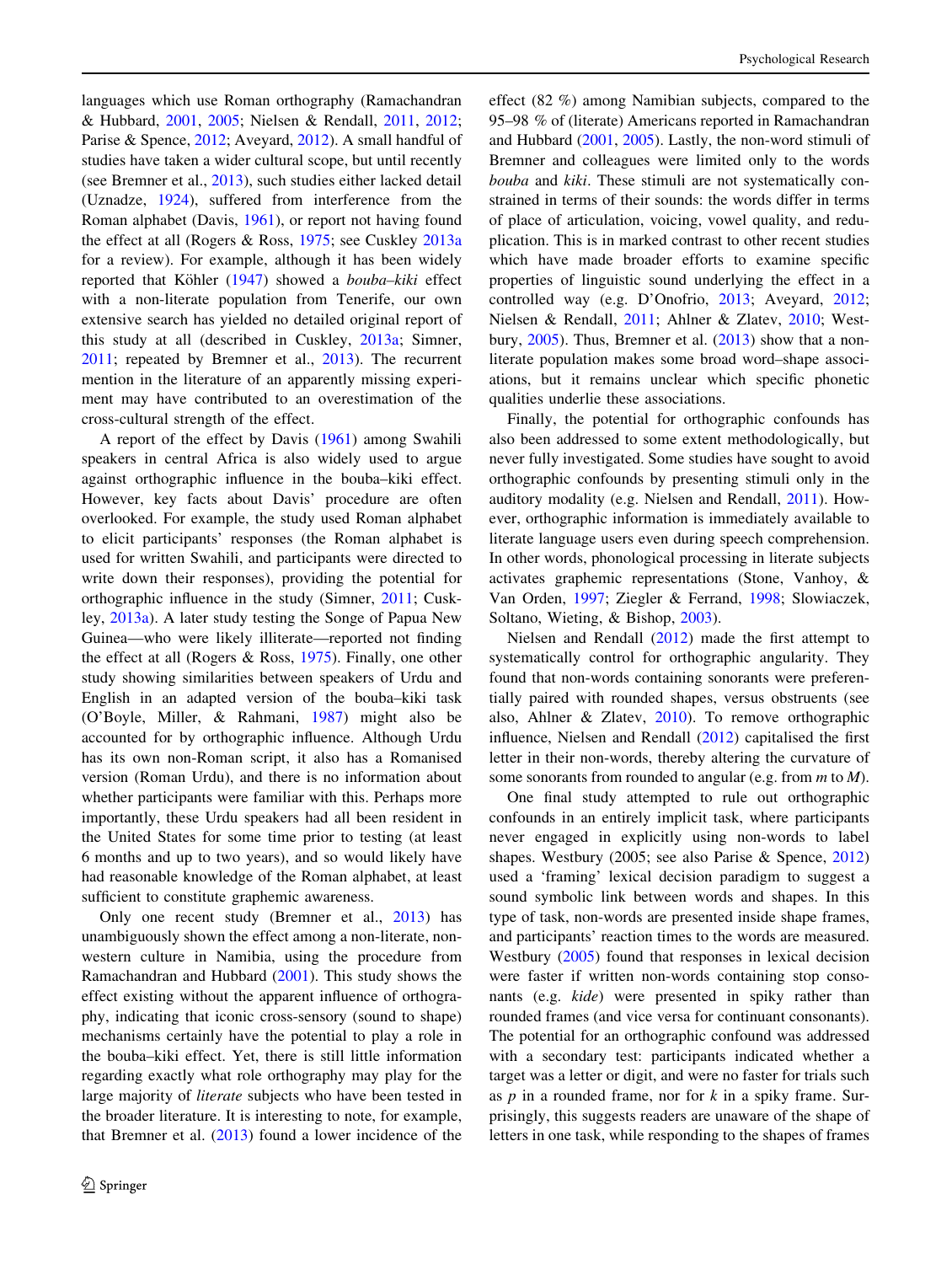in another task. Nonetheless, these results would suggest that phonological effects can exist without orthographic influences. However, evidence for this has been found only in an implicit task (Westbury, [2005](#page-12-0)), while the role of orthography in explicit tasks—which form the overwhelming majority of the literature on the bouba–kiki effect—have not been conclusively explored.

In summary, despite a prevailing view in the literature that the bouba–kiki effect is driven by iconic cross-sensory mechanisms, the role of the culturally acquired soundshape associations inherent in literacy remains unclear, at least in the commonly used explicit labelling task. Existing evidence for the effect in pre-literate children may be explained by visual matching strategies (partial orthographic matching via graphemic awareness, or lip-shape matching), and evidence for the effect in pre-lexical infants requires further study given the mixed results outlined above. The literature on bouba–kiki effects cross-culturally has historically been over-inflated, and attempts to avoid orthographic influences by methodological means attempt to explain away these influences rather than examining them. Only one recent study has definitively found the effect among non-literate adults (Bremner et al., [2013](#page-11-0)). Westbury ([2005\)](#page-12-0) shows that phonological effects may exist independently of orthography, at least in an implicit task. In our experiments below, we will assess whether phonological effects persist in more explicit paradigms when controlling for orthographic influences. Furthermore, we will ask whether phonological influences are in fact fully over-ridden by orthographic effects in written tasks, using the type of literate participant most often tested in the literature.

In our two studies below, we examine orthographic and phonological influences on object naming by presenting a rounded and a spiky abstract shape with a variety of nonwords, and requiring literate, adult participants to rate the goodness of fit between each shape–non-word pair. We carefully chose non-words based not only on their phonological form but also on their orthographic angularity, and used a rating task rather than a more confined forcedchoice task. By measuring explicit labelling with a continuous variable, we are able to ascertain if preferences are stronger for particular shape–non-word pairings, whereas in a classic forced-choice task, results are conflated (i.e. a strong kiki-spiky preference would manifest as a boubaround preference automatically).

We aimed to make a detailed contrast of letter shape with letter sound. Our studies manipulated only the consonants, as previous studies have found stronger effects of consonants in shape–non-word associations than vowels (e.g. Nielsen & Rendall, [2012](#page-12-0); but see Ozturk et al., [2013\)](#page-12-0). We predict that non-words with curved letters will be matched with rounded abstract shapes, and those with angular letters with spiky

abstract shapes. We also explore a possible phonological influence by contrasting voicing in our items. Voicing is an example of a contrast in sonority (Carr, [2012\)](#page-11-0), a broad contrast underlying several different studies showing that shape–non-word associations are driven by contrasts in voicing (D'Onofrio, [2013](#page-11-0)), the stop/continuant distinction (Westbury, [2005](#page-12-0); Aveyard, [2012](#page-11-0)), and obstruency (Nielsen & Rendall, [2012,](#page-12-0) 2013; Ahlner & Zlatev, [2010\)](#page-11-0). We compare these orthographic and phonological factors using a written (Experiment 1) and auditory (Experiment 2) presentation of non-word items. This also allows for a test of earlier assumptions (e.g. Davis, [1961;](#page-11-0) Nielsen & Rendall, [2011](#page-11-0)) that auditory presentation avoids the influence of orthography. We predict that orthographic influences will be found in both modalities. Moreover, we predict that if phonological effects are found, they may appear in an auditory task, while written tasks are dominated by orthographic influences.

#### Experiment 1: word–shape associations in a visual/ auditory task

#### Methods

#### Participants

Forty-one participants were opportunistically recruited from the University of Edinburgh community to perform a short pencil and paper task lasting approximately 10 min. All subjects were monolingual native English speakers.

#### Materials

We created eight non-words in a CVCV structure, in which the vowel was always e and only consonants were manipulated. Given earlier findings that vowels do not drive associations as strongly as consonants (Nielsen & Rendall, [2011\)](#page-11-0), and given the lack of contrast in curvature among English vowel graphemes  $(i$  is the only angular vowel, but also the only high front vowel, producing a confound), we do not examine variation among vowels.

Our non-words were designed to contrast both orthographic and phonological features: orthographically, half our items were angular and half curved (see below). Phonologically, our items also contrasted systematically in terms of having voiced/voiceless consonants. Angular items contained consonants which included no curved lines, while curved items contained one or more curvatures within the consonant grapheme. We evaluated this objectively with a measure that considers the number of straight lines and the number of curved lines in each consonant grapheme (vowels are held constant and not considered).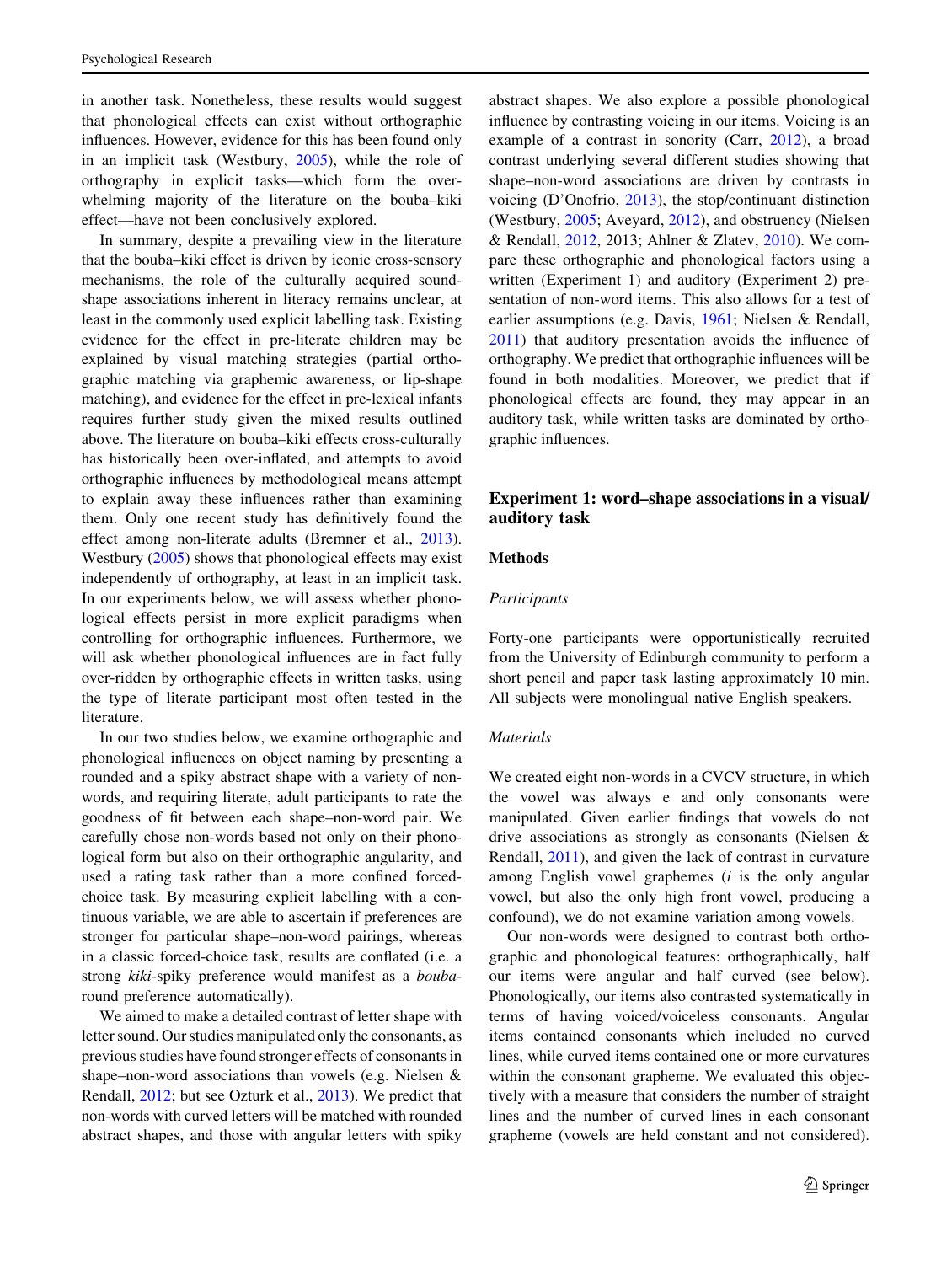Table 1 Target non-words crossed by orthographic and phonological features

|             | Phonology |           |
|-------------|-----------|-----------|
|             | Voiced    | Voiceless |
| Orthography |           |           |
| Curved      | gege/dede | sese/fefe |
| Angular     | zeze/veve | keke/tete |

Using this method, the consonant graphemes in our curved items (s, f, d, g) contain two angular features and five rounded features, while those in our angular items (z, v, t, k) contain ten angular features and 0 rounded features. Within English orthography, there are only eight items that satisfy this crossing of orthographic angularity and voicing; for example, the voiced/voiceless pair /p/ and /b/ are both graphemes are curved.<sup>1</sup> Table 1 shows our full list of items and their orthographic and phonological features.

#### Procedure

Our words were presented using the Futura font, in which the letter t has no curvature. Each non-word was paired with both a rounded abstract shape and a spiky abstract shape (see Fig. [4](#page-7-0), below). The task was presented to participants in a four-page booklet. Each page had two words which contrasted in terms of voicing and angularity, such that each of the pairs of words in Table 1 occurred on one page. The order of pages was counterbalanced across participants such that each word pair occurred in each position (first, second, third, and fourth page). Before each participant completed the booklet, the experimenter read aloud each of the non-words, instructing participants to attend to pronunciation (and where the grapheme e was consistently pronounced  $\ell \varepsilon$ . We aimed to encourage participants to perform our task by considering the sounds and of words, rather than their visual form alone (e.g. if participants only saw the words and never heard them, this might force a visual matching strategy). Participants were directed to rate how well they thought each word matched with the shape accompanying it, using a 7-point Likert scale provided (where  $1 =$  bad match and  $7 =$  good match).

#### Results

Participants' ratings for each pairing were collapsed across similar items. Figure [5](#page-7-0) shows means for each relevant word type graphically.

A three-way  $2 \times 2 \times 2$  ANOVA<sup>2</sup> was performed (rounded/spiky shape  $\times$  curved/angular orthography  $\times$  voiced/ voiceless consonant) and did not reveal any main effects [all  $F$ 's (1, 292) < 1, all  $p$ 's > 0.05], indicating that participants showed no overall preference for a particular shape or word type. An absence of a main effects is to be expected, since we did not anticipate our participants would prefer any one word type or shape over the others, given that they were tasked with rating goodness of fit for word–shape pairs.

There was a significant interaction between shape and orthographic angularity  $[F(1, 292) = 671.38, p < 0.001]$ , indicating that items with curved graphemes were rated significantly higher with the rounded shape than with the spiky shape; likewise, angular graphemes were rated significantly higher with the spiky shape than with rounded shape (see Fig. [5](#page-7-0)). Moreover, a large effect size  $(\eta_p^2 = 0.509)$  indicates that the interaction between grapheme angularity and shape roundedness accounted for over half of the variance in shape–word ratings of fit. There was no significant interaction between voicing and shape  $[F (1, 292) = 0.081, p (uncorrected) = 0.8], indicating$ that voicing was not a significant factor in rating fit between words and shapes. All other interactions were insignificant (all  $F$ 's < 1, all  $p$ 's > 0.05), including any three-way interaction between all factors.<sup>3</sup>

 $\overline{1}$  The limitations on our materials in terms of voicing, orthography, and use of English phonemes creates a third contrast: that between stop  $(k, t, g, d)$  and continuant  $(s, f, z, v)$  consonants. This means that our items are stretched across all possible contrasts, and may make results difficult to interpret. The ideal remedy to this would be to test voiced/voiceless pairs of curved and angular stops and continuants. However, the constraints of English phonology and orthography prevent this: there are no voiced angular stops and no voiceless angular continuants in English. We address this issue more specifically in the results of each study, by looking at the specific rank of ratings for each pair of items combined with specific predictions informed by earlier results.

 $2$  For all  $p$  values reported in both experiments, we provide corrected p values (unless otherwise noted) using conservative sequential Bonferroni correction (Cramer et al., [2014](#page-11-0)), given both the use of multiple post hoc ANOVAs to explore effects of stop/continuant status and the general use of multi-way ANOVAs.

<sup>&</sup>lt;sup>3</sup> Due to the fully crossed nature of our items, constrained by facts of English phonology and orthography described in the materials section, we also made post hoc analyses using two additional ANOVAs: one where stop/continuant status was included in lieu of voicing (shape  $\times$  orthography  $\times$  stop/continuant) and one in which stop/continuant status was included in lieu of orthography (shape  $\times$  voicing  $\times$  stop/continuant). A four-way model, shape  $\times$  stop/continuant status  $\times$  voicing  $\times$  orthography, is impractical in this case since this model would result in eight cells, and we have only six types of items (two shapes, two letter shape types, two sound types). The results observed in the original ANOVA were straightforwardly replicated [significant interaction of shape  $\times$  orthography,  $F(1, 292) = 671.28$ ,  $p < 0.001$ ;  $\eta_p^2 = 0.509$ ], and no additional significant interactions or effects emerged (all  $F$ 's < 1;  $p > 0.05$ ). Replacing orthography with stop/continuant status (2  $\times$  2  $\times$  2; shape  $\times$  voicing  $\times$  stop/continuant status) did result in a significant three-way interaction of shape, voicing, and stop/continuant status  $[F(1, 292) = 671.28, p < 0.001]$ , since crossing voicing and stop/continuant status results in divisions in orthography. Unsurprisingly, this interaction accounts for the same amount of variance explained by orthography in the other models  $(\eta_p^2 = 0.509).$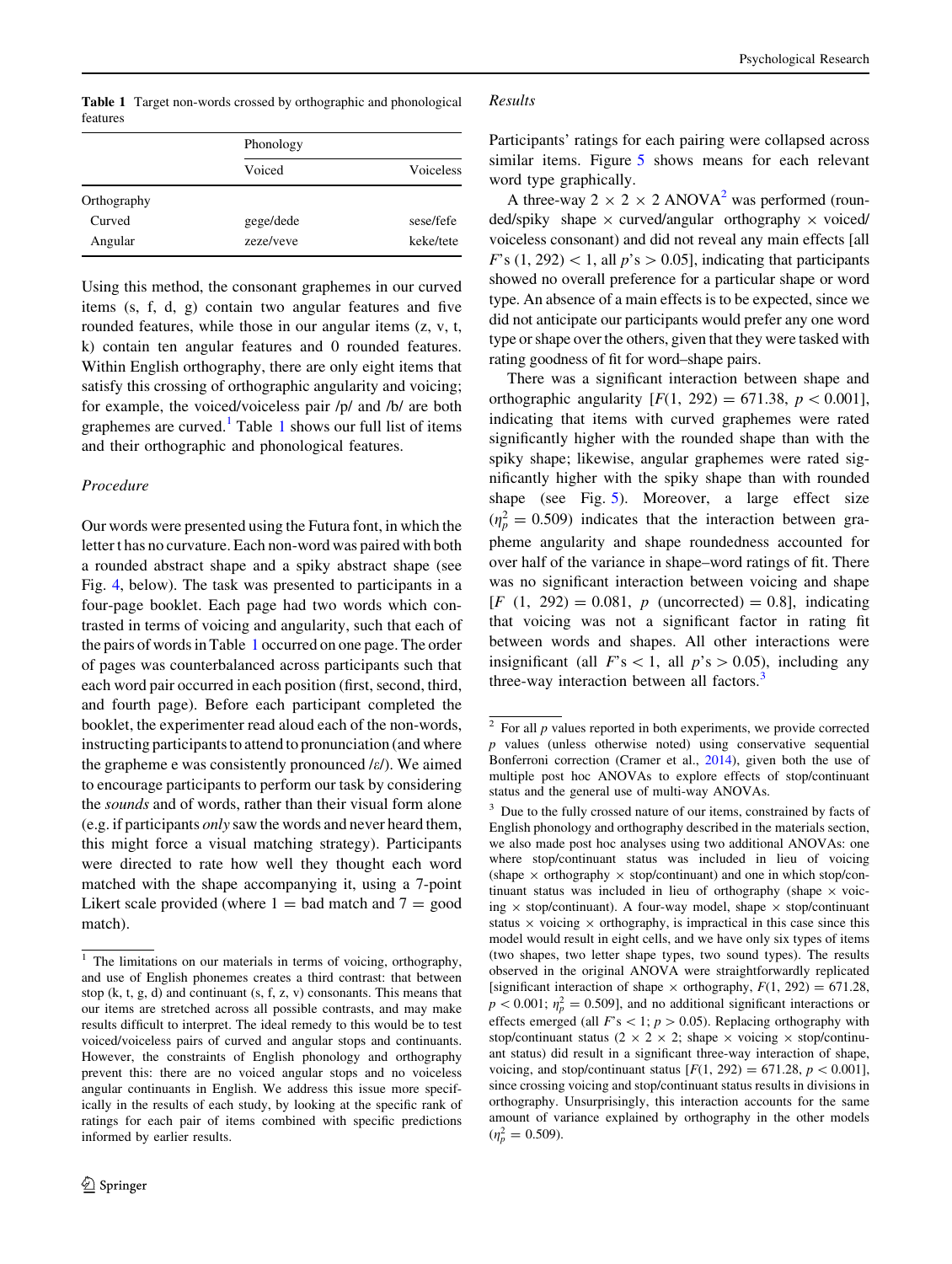<span id="page-7-0"></span>

Fig. 4 Shapes used for Experiments 1 & 2



Fig. 5 Results from Experiment 1. Bars represent standard deviation

A comparison to earlier bouba–kiki results and a careful consideration of mean ratings strongly supports the interpretation that orthography is the strongest influence on shape–non-word ratings. How participants prefer to pair non-words and shapes where sound effects have been found in previous studies shows that orthography provides a much better explanation than an interaction between voicing and stop/continuant status.

Previous bouba/kiki studies targeting particular sound features have found that voiced (D'Onofrio, [2013](#page-11-0)) and continuant (Nielsen & Rendall, [2012;](#page-12-0) Westbury, [2005\)](#page-12-0) non-words items are more likely to be paired with rounded shapes (and conversely, voiceless and stop items with spiky shapes). Given this, we can predict exactly how results should look if some interaction between voicing and stop/continuant status were the mechanism underlying our results rather than orthography.

For example, if both voicing and stop/continuant status were influential but voicing was dominant, we should expect z/v to be rated most highly with the rounded shape (since it is both voiced and a continuant), followed by d/g and then s/z and finally k/t. On the other hand, if continuant status is dominant, z/v will still take the top spot in rounded shape ratings, but is more likely to be followed by s/f and trailed by d/g and k/t. (In each case, the reverse pattern would hold for the spiky shape). However, as Fig. 5 shows, our results find neither of these patterns. Instead, we find that d/g is rated most highly with the bouba shape, followed by s/f and then by z/v and t/k. This pattern cannot be accounted for by a reasonable interaction between voicing and stop/continuant status given what we know about the direction of these associations. Therefore, our results support an interpretation where orthographic angularity is driving the fitness between shapes and non-words in a written task.

#### Discussion

These results suggest that preferences in matching nonwords and shapes in literate adults are driven primarily by orthographic angularity, particularly in explicit written tasks. Although participants were provided with the relevant pronunciations of words as well as the written forms, orthographic angularity was the only significant factor influencing ratings of fit between shapes and words. Words containing curved graphemes were rated more favourably with rounded shapes, and words containing angular graphemes were rated more favourably with spiky shapes. The influence of voicing and stop/continuant status alone were non-significant (i.e. there was no interaction between voicing or stop/continuant status and shape), suggesting that participants did not consider the sounds of words when rating their fit with abstract shapes. In Experiment 2, we repeat the task using a purely auditory procedure to determine orthographic effects remain, and examine if any phonological effects emerge.

#### Experiment 2: word–shape associations in an auditory task

#### Methods

#### Participants

Thirty-six participants were recruited from the University of Edinburgh community via our online student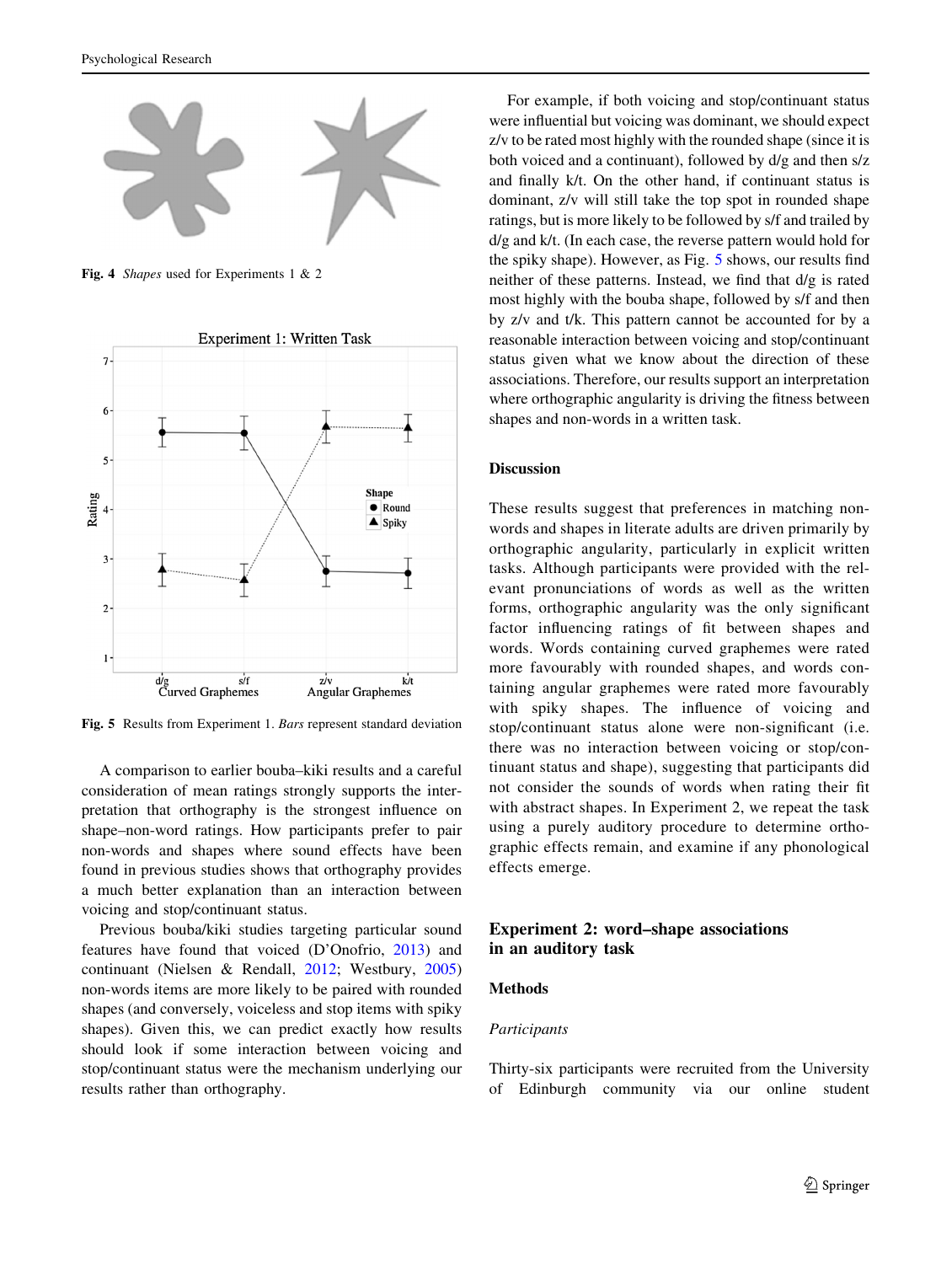employment board, and were paid £1.50 for the 10-min task. These participants were paid since the computerbased nature of the task required them to travel to the lab.

#### Materials and procedure

Our materials and procedure were identical to Experiment 1, with the following exceptions. The eight target nonwords were pre-recorded at studio quality with an even stress and pitch by a trained phonetician. The task was presented on a MacBook computer using a standard graphical user interface programmed in Tcl/Tk. Auditory stimuli were played through Bose Stenheiser PXC250 headphones at a constant volume. Each (rounded and spiky) abstract shape was presented on screen with an accompanying 1–7 Likert scale below it. A slider controlled by the mouse was used to manipulate the Likert scale. Each trial began with the participant hearing a word. Participants then rated how well the word matched with each shape using the Likert scale (from  $1 =$  bad match, to  $7 =$  good match). Participants could replay the non-word within a trial as many times as they wished. Participants submitted their rating with a mouse-click for each word, and this played a new word and re-set the Likert scales to the centre. This procedure was repeated for all eight words in a random order for each participant.

#### Results

Our data is shown in Fig. 6, below. As in Experiment 1, a three-way  $2 \times 2 \times 2$  ANOVA was performed (rounded/ spiky shape  $\times$  curved/angular orthography  $\times$  voiced/ voiceless consonant).

As in Experiment 1, there were no significant main effects [all F's  $(1, 257) < 3$ , all p's  $> 0.05$ ], indicating that no particular type of item was generally preferred; this result is expected since the task involved rating fitness between items. Two significant interactions were observed. First, a significant interaction between shape and orthographic angularity  $[F (1, 257) = 113.87, p < 0.001]^4$ indicates that letter curvature influenced ratings as in Experiment 1, even in a purely auditory task. However, there was also a significant interaction between shape and voicing  $[F(1, 257) = 32.55, p < 0.001]$ , indicating that voicing also played a role in matching words to shapes. Voiced items were rated more favourably with the rounded shape and voiceless items more favourably with the spiky shape. Estimates of effect size allow some additional comparison of these interactions. The interaction between shape and orthographic angularity accounted for more



Fig. 6 Results from Experiment 2. Bars represent standard deviation

variance in ratings ( $\eta_p^2 = 0.167$ ) than the shape and voicing interaction ( $\eta_p^2 = 0.054$ ).<sup>5</sup>

As with the first experiment, the ordering of ratings for each shape indicates that two-way interactions between (1) shape and orthography, and (2) shape and voicing, are the best candidates for genuine effects, rather than any other effects observed in post hoc analyses. First, this is due to the fact that interactions involving fewer factors provide a more parsimonious explanation. Perhaps more importantly, results from earlier bouba–kiki studies would predict that voiced continuants should be rated more highly with the rounded shape than voiced stops or voiceless continuants. Yet, our results show again that  $d/g$  and s/f again garnered the highest ratings for the rounded shape (rather than z/v followed by d/g). This indicates effects of voicing and orthography above stop/continuant status. However, stop

As with Experiment 1, all reported  $p$  values are corrected due to multiple post hoc ANOVAS.

<sup>5</sup> As in the first experiment, we ran two additional ANOVA analyses to explore effects of stop/continuant status on shape–word ratings: one which excluded voicing in favour of stop/continuant status (shape  $\times$  stop/continuant  $\times$  orthography) and one which excluded orthography in favour of stop/continuant status (shape  $\times$  voicing  $\times$  stop/continuant; model 2c. In this case, these additional analyses presented with slightly more complicated results due to effects of voicing. Where voicing was excluded, the interaction between shape and orthography reported in the main ANOVA remained [F (1, 257) = 113.87,  $p < 0.001$ ], and the voicing effect was borne out as a three-way interaction between shape, stop/continuant status, and orthography  $[F(1, 257) = 32.55, p < 0.001]$ . Where orthography was excluded, the interaction between shape and voicing remained  $[F(1, 257) = 32.55, p < 0.001]$ , and the effect of orthography emerged in the form of a three-way interaction between shape, stop/continuant status, and voicing  $[F (1, 257) = 113.87,$  $p<0.001$ .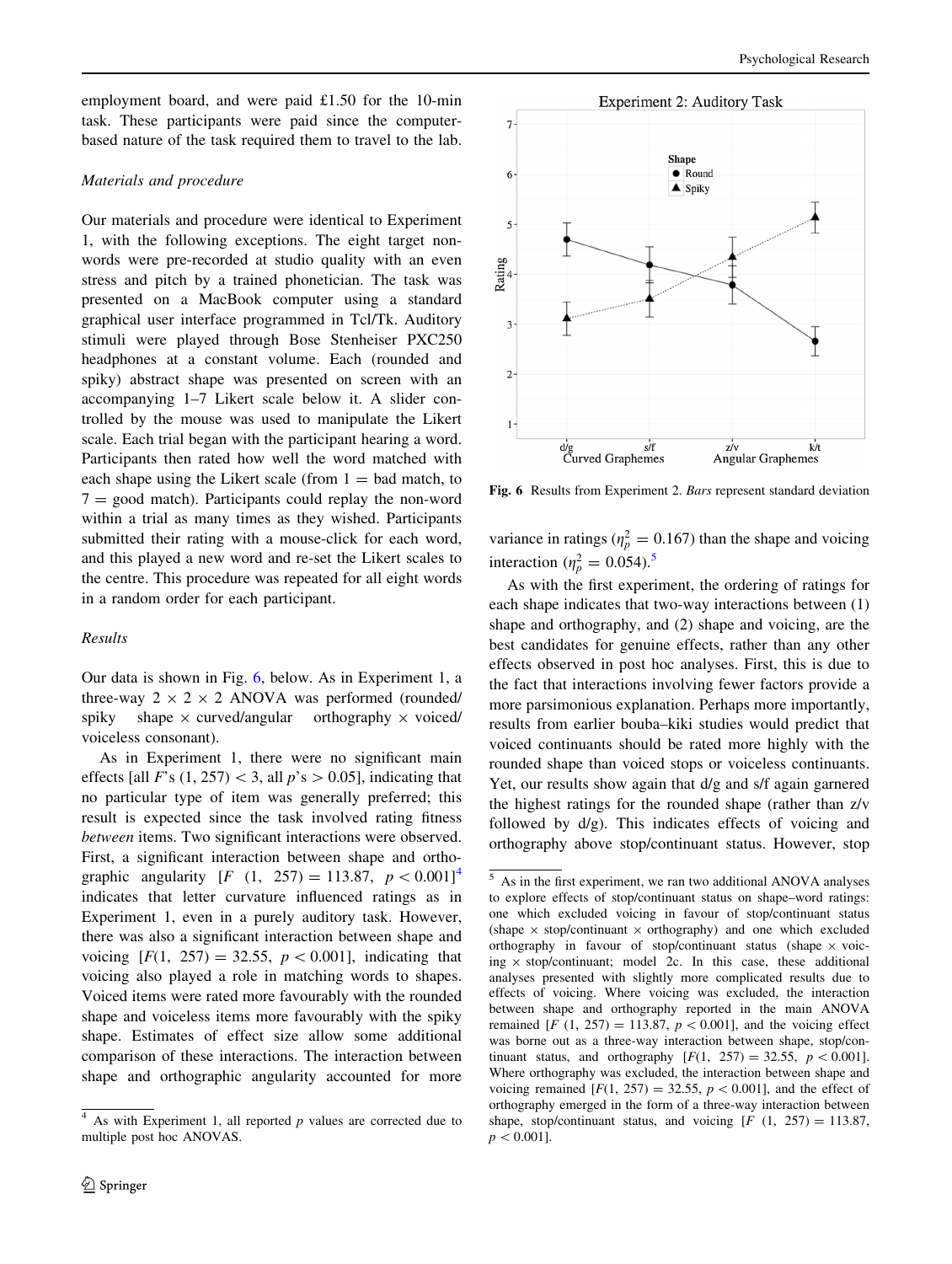continuant status did have a small effect in the expected direction in post hoc ANOVAS which included this contrast in lieu of orthography or voicing  $[F(1, 257) = 4.21]$ ,  $p = 0.04$  uncorrected,  $p = 0.48$  corrected]. However, this effect does not survive correction, and accounted for less than 1 % of the variance in ratings ( $\eta_p^2 = 0.007$ ).

#### Discussion

These results show that even in a purely auditory task, the curvature of letters in a non-word's written form strongly influences associations between non-words and abstract shapes among literate adults. Non-words with curved orthography tended to be rated more highly with rounded shapes, and non-words with angular orthography tend to be rated highly with spiky shapes. There was also some phonological influence: rounded shapes were matched more strongly with voiced consonants and spiky shapes with voiceless consonants, while stop consonants were rated more highly with spiky shapes. Effects of voicing were still secondary to the influence of orthography; orthography accounted for more variance in shape ratings than voicing. There was a very small effect of stop/continuant status which did not survive correction, indicating that perhaps overall sonority drives associations where phonological factors are in play. Below we discuss the implications of our findings from both studies in the broader context of the bouba–kiki literature.

#### General discussion

We have examined a class of naming bias known widely as the bouba–kiki effect, in which shapes are preferentially labelled with certain non-words apparently 'fitting' to their referent in an iconic way (e.g. round shapes labelled bouba and spiky shapes labelled kiki). In the existing literature, this phenomenon has been overwhelmingly attributed to iconic cross-sensory associations; in other words, some natural goodness of fit between sound properties of words and shapes is taken to drive associations. Our contribution has been to investigate in detail if and how orthography plays a role in the bouba–kiki effect, and whether phonological features still hold sway when this factor is considered. We have suggested that the bouba–kiki effect in literate subjects might be predominantly mediated by the pairing of rounded shapes to words that contain rounded letters, and spiky shapes to words that contain angular letters. Our literature review showed that previous arguments against orthographic influence in the bouba–kiki effect were lacking. In the case of studies with illiterate adults, mis-representation of early research led to a tendency to brush off the potential for orthographic influence, although Bremner et al. ([2013\)](#page-11-0) have now provided a more definitive study albeit with a confined stimuli set. Studies with pre-literate children have been few: those involving explicit labelling have procedural confounds which may allow visual matching strategies (Maurer et al., [2006](#page-11-0)), and results from implicit preferential looking with infant subjects have been mixed (Ozturk et al., [2013;](#page-12-0) Fort et al., [2013](#page-11-0)).

Experiment 1 tested word–shape associations by asking literate adult participants to rate how well non-words matched to abstract shapes. Non-words were presented in written form but accompanied by spoken representations, to avoid forcing a visual strategy and to ensure that sounds of the non-words were interpreted consistently. We found that orthographic angularity was the sole significant factor influencing ratings: participants overlooked phonological features and matched words containing angular letters to spiky shapes (and words with curved letters to rounded shapes). Experiment 2 presented the same task in a purely auditory form, and still showed a strong influence of orthography on ratings of fit between non-words and shapes. Experiment 2 also showed a weaker phonological effect: rounded shapes were preferentially paired to words with voiced consonants and spiky shapes were preferentially paired to words with voiceless consonants. Our studies were able to capture subtle phonological effects only through the measurement of scalar goodness of fit between non-words and shapes, rather than a more traditional forced-choice task. In summary, although the dominant strategy was matching visual features in graphemes to abstract shape forms, we also found a more modest influence of phonology in auditory non-word/shape ratings. Together, these results show that symbolic, culturally acquired associations between letter shape and sound form the primary driving force among literate participants in a bouba–kiki task, while iconic associations between sound and shape constitute a weaker force which disappears entirely in a written task.

In light of these results, we would argue that the bouba– kiki effect in literate Western participants—in other words, the majority of reports in the literature—is not the strongest evidence for cross-sensory sound symbolism. Rather, the bouba–kiki effect in particular is heavily mediated by simple visual matching strategies which leverage similarities between shapes and letters. In other words, a culturally acquired, symbolic cross-modal association between linguistic sound and letter shape plays a strong role in the task. We have argued that certain studies purporting to have ruled out orthographic influences may not have succeeded in this, when testing non-literate children (who may in fact have been partially graphemically aware), testing subjects cross-culturally (who may in fact have been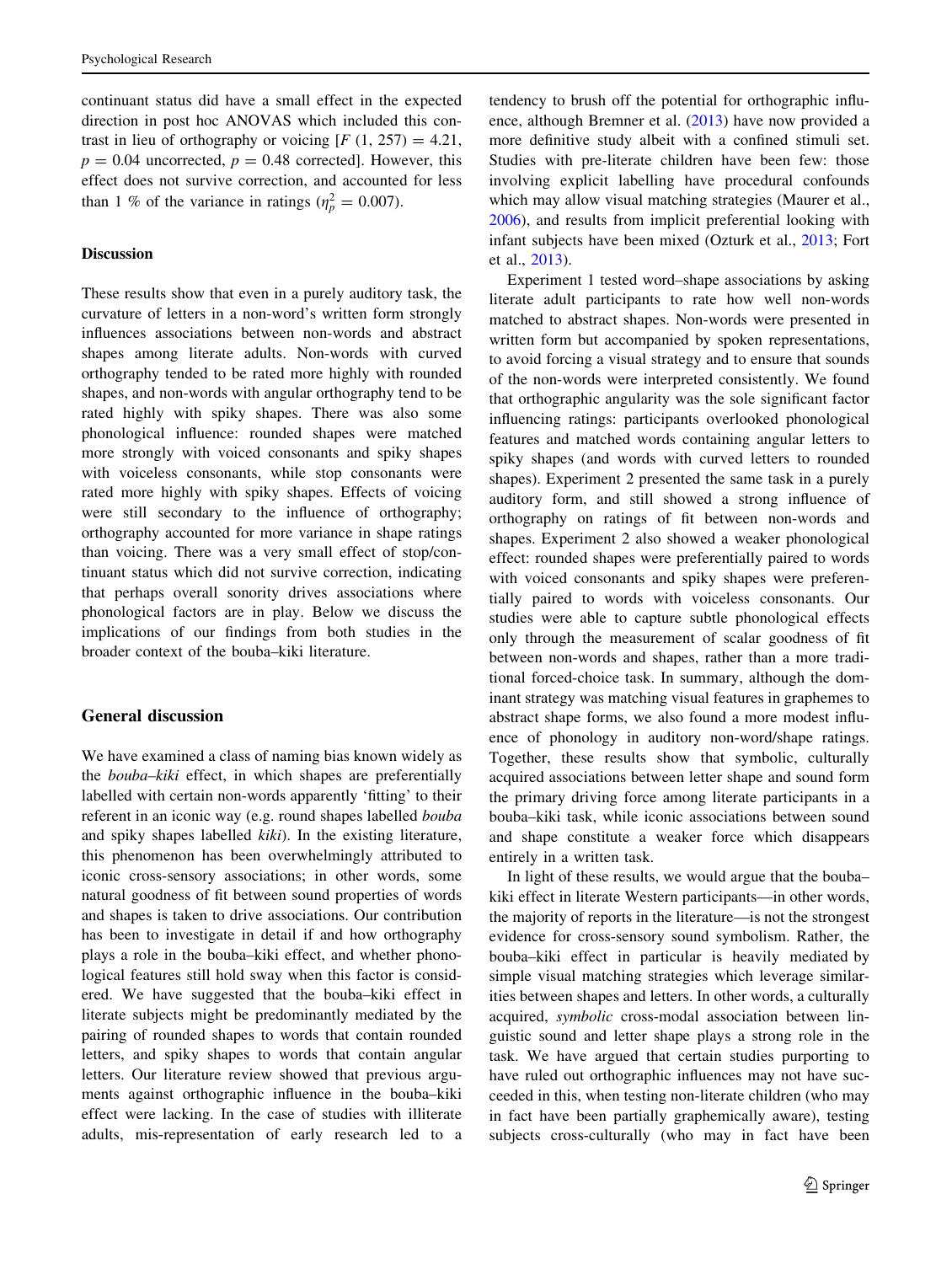familiar with the Roman alphabet), or attempting to factor out orthography methodologically (but where confounds nonetheless still existed).

While it seems highly likely that iconic cross-sensory associations between linguistic sound and shape angularity exist (e.g. as demonstrated in Bremner et al., [2013;](#page-11-0) Ozturk et al., [2013\)](#page-12-0), our data strongly suggest that at least in literate subjects familiar with the Roman alphabet, acquired orthographic knowledge overshadows more basic crosssensory associations. While in some cases this influence may tend to reinforce iconic cross-modal associations (e.g. /d/ is voiced and round), in other cases orthographic influence may override more basic associations (e.g. although /z/ is voiced and continuant, it is reliably rated highly with spiky shapes).

Our results can inform future bouba–kiki studies in three important ways. First, our written task shows that auditory presentation cannot eliminate potential effects of orthography. Second, future studies should aim to steer away from single-trial forced-choice methodologies modelled after the original *takete–maluma* study (Köhler,  $1929$ ), as they may be unable to separate orthographic and phonological effects. Indeed, several recent studies have moved in this direction (e.g. Nielsen & Rendall, [2012;](#page-12-0) D'Onofrio, [2013\)](#page-11-0). Finally, our data show that the bouba–kiki effect in literate subjects is driven primarily by orthographic angularity, which completely obscures iconic cross-sensory effects in a written task, and largely overshadows more modest phonological influences even in an auditory task. Extensions to this finding could use other alphabetic systems or different mappings of sound and letter shape found in other languages using the Roman alphabet to make an increasingly detailed study of the relative contributions of phonology and orthography in the effect.

The nature of the influence of literacy in word–shape associations may even go beyond visual orthographic form. Specifically, the level of phonemic awareness necessary to access specific phonological features may be a consequence of literacy. Literacy has significant effects on metalinguistic awareness, particularly phonological awareness. Phonological awareness is the conscious access to individual segments in a language, and is drastically enhanced by learning an alphabetic letter system. Lukatela, Carello, Shankweiler, and Liberman [\(1995\)](#page-11-0) used a phoneme monitoring task to demonstrate this: participants listen to words and must identify the total number of sounds within the word. Lukatela et al. [\(1995](#page-11-0)) found that illiterates are significantly less accurate in this task, showing that their phoneme awareness is not as fine-tuned as the phoneme awareness of literates (see also Cheung, Chen, Yip Lai, Wong, & Hills, [2001;](#page-11-0) Cheung & Chin, [2004](#page-11-0)). This may mean that illiterate participants respond to whole word form more than consonant or vowel features in isolation.

Indeed, Ward and Simner ([2003\)](#page-12-0) have shown that phonemic awareness plays a role in another cross-sensory phenomenon, lexical gustatory synaesthesia, with similar phonological features inducing similar tastes across words.

This interpretation is supported by the fact that there is still no cross-cultural evidence regarding associations between shapes and specific features of sounds. Bremner et al.'s [\(2013](#page-11-0)) study used only two non-words which differed along several phonological features (voicing, vowel quality, reduplication), so it is difficult to tell whether their participants responded to whole word form, or specific sound features. Furthermore, Ozturk et al. [\(2013](#page-12-0)) study failed to find preferential looking effects in infants when varying minimal properties of non-words—infants only demonstrated looking preferences when words varied in terms of the vowel and consonant, but neither in isolation (i.e. they showed the effect for kiki vs bubu, but not kuku vs bubu; Fort et al., [2013\)](#page-11-0). In summary, it may be that associations between specific phonological features and shape are only possible with the enhanced phonemic awareness that comes with literacy. Without this, the evidence suggests, participants may make shape–non-word associations, but will respond more to the gestalt word form, making it difficult to identify iconic associations between very specific phonological features and shape.

A fuller understanding of how phonological and orthographic influences interact in the bouba–kiki effect, or to what extent orthographic influences dominate phonological ones, is an issue for further study. Some authors have suggested that sound–shape correspondences may be borne out in alphabetic systems themselves (Koriat, [1977](#page-11-0)) in that letters depicting articulatory ''round'' sounds (i.e. bilabial sounds or rounded vowels) tend to be more curved. This is evident in the persistent difficulty in choosing non-words which contain consonants varying only in terms of their sound without co-occurring contrasts in orthographic angularity. This consideration limited the number of nonword items examined in our own studies, which were heavily constrained to maintain distinct phonological and orthographic contrasts, all-the-while working within the confines of English. One area for future study would be to extend Koriat's [\(1977](#page-11-0)) work to examine the extent to which alphabetic scripts may in fact reflect basic word– shape associations, which could mean orthography itself leverages and in turn reinforces such associations.

What is clear from our studies and previous examinations is that language users take cues from the word form—visual and/or acoustic—and respond to these cues when deducing the meanings of words (e.g. Berlin, [1994;](#page-11-0) Imai et al., [2008](#page-11-0)). The bouba–kiki studies reviewed in this paper have played an important role in revitalising interest in the question of arbitrariness in language (e.g. see Inglis-Arkell, [2010](#page-11-0); Robson, [2011](#page-12-0)). Previous studies such as Ramachandran and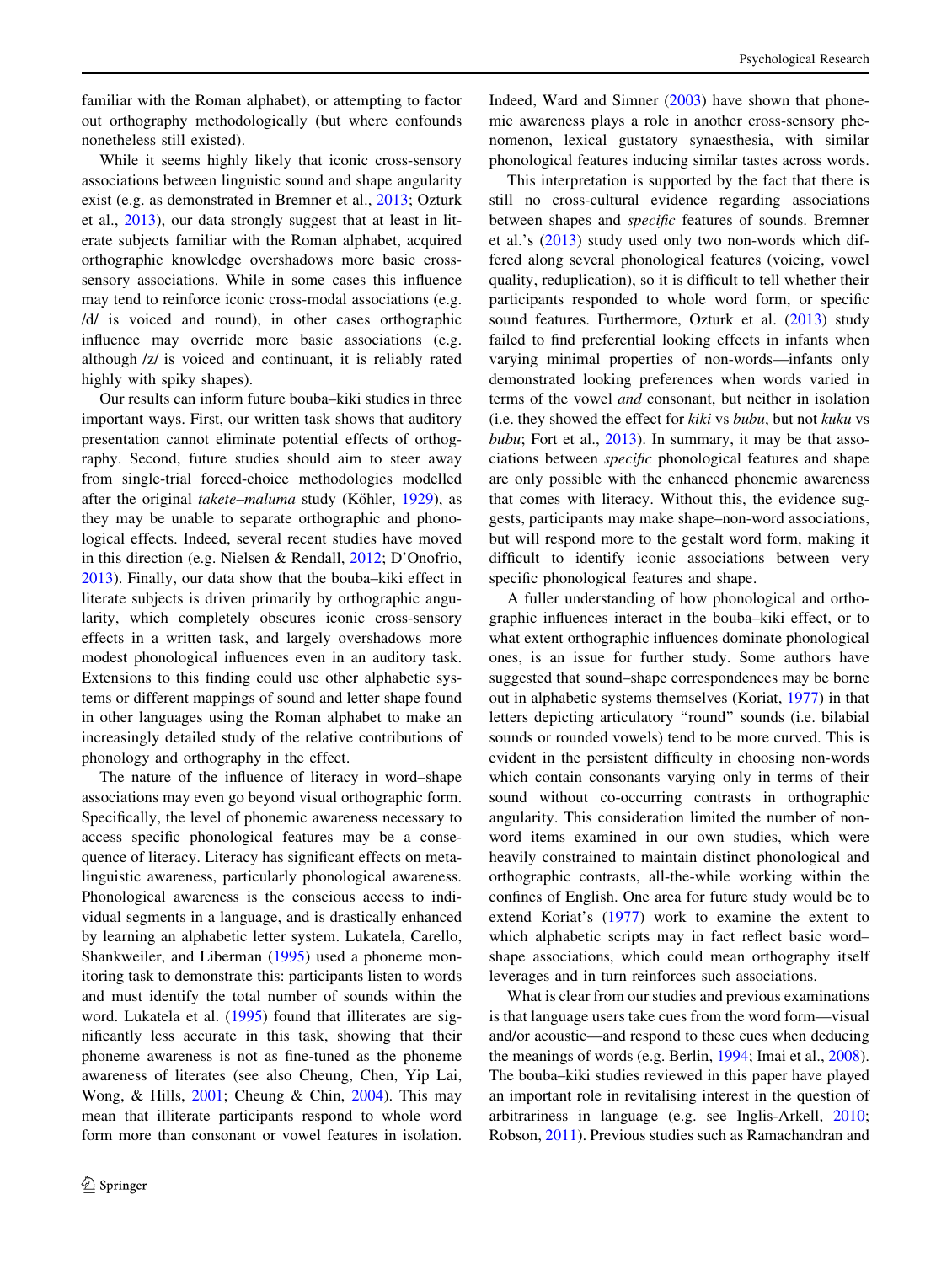<span id="page-11-0"></span>Hubbard ([2001\)](#page-12-0) have made useful contributions in bringing this phenomenon to light, as well as inspiring a wider literature examining cross-sensory naming biases more generally (e.g. in terms of taste, Simner, Cuskley, & Kirby, [2010](#page-12-0); Gallace, Bochin, & Spence, 2011; and motion, Cuskley, 2013b; or from an evolutionary perspective, Cuskley & Kirby, 2013; Cuskley, 2013a).

Many open questions remain surrounding the bouba– kiki effect, regarding what relationship the effect has with other sensory phenomena such as synaesthesia (e.g. see Cuskley & Kirby, 2013), and the relative contribution of higher order processes such as analogical reasoning and metaphor interpretation (e.g. Marks, 1996). Our studies have shed light on the potential mediating influences of symbolic, culturally acquired cross-modal associations, such as those inherent in learning an alphabet. This can provide a greater understanding regarding the role of acquired associations between linguistic sound and letter shape in the bouba–kiki effect, illuminating another corner of the range of factors which play a potential role in naming biases more generally.

#### References

- Ahlner, F., & Zlatev, J. (2010). Cross-modal iconicity: a cognitive semiotic approach to sound symbolism. Sign Systems Studies, 38(1), 298–348.
- Aveyard, M. (2012). Some consonants sound curvy: effects of sound symbolism on object recognition. Memory & Cognition, 40, 83–92. doi[:10.3758/s13421-011-0139-3](http://dx.doi.org/10.3758/s13421-011-0139-3).
- Berlin, B. (1994). Evidence for pervasive synaesthetic sound symbolism in ethnozoological nomenclature. In L. Hinton, J. Nichols, & J. Ohala (Eds.), Sound symbolism (pp. 76–93). Cambridge: Cambridge University Press.
- Bremner, A. J., Caparos, S., Davidoff, J., de Fockert, J., Linnell, K. J., & Spence, C. (2013). ''Bouba'' and ''Kiki'' in Namibia? A remote culture make similar shape–sound matches, but different shape–taste matches to Westerners. Cognition, 126(2), 165–172.
- Brown, R., Black, A., & Horowitz, A. (1955). Phonetic symbolism in natural languages. Journal of Abnormal and Social Psychology, 54, 312–318.
- Carr, P. (2012). English phonetics and phonology: an introduction. Hoboken: Wiley.
- Cheung, H., Chen, H.-C., Yip Lai, C., Wong, O. C., & Hills, M. (2001). The development of phonological awareness: effects of spoken language experience and orthography. Cognition, 81(3), 227–241.
- Cheung, H., & Chin, H.-C. (2004). Early orthographic experience modifies both phonological awareness and on-line speech processing. Language and Cognitive Processes, 19(1), 1–28.
- Cramer, A.O.J, Van Ravenzwaaij, D., Matzke D., Steingroever, H., Wetzels, R., Grasman, R.P., Waldorp, L.J., Wagenmakers, E-J. (2014). Hidden multiplicity in multiway ANOVA: Prevalence, consequences, and remedies. [http://www.ejwagenmakers.com/](http://www.ejwagenmakers.com/papers.html) [papers.html.](http://www.ejwagenmakers.com/papers.html) Accessed 20 Nov 2014.
- Cuskley, C. (2013a). Shared cross-modal associations and the emergence of the lexicon. Doctoral Dissertation, University of

Edinburgh. [https://www.era.lib.ed.ac.uk/handle/1842/7702.](https://www.era.lib.ed.ac.uk/handle/1842/7702) Accessed 15 May 2013.

- Cuskley, C. (2013b). Mappings between linguistic sound and motion. Public Journal of Semiotics, 5(1), 37–60.
- Cuskley, C., & Kirby, S. (2013). Synaesthesia, cross-modality and language evolution. In J. Simner & E. Hubbard (Eds.), Oxford handbook of synaesthesia (pp. 869–907). Oxford: Oxford University Press.
- D'Onofrio, A. (2013). Phonetic detail and dimensionality in word– shape correspondences: refining the bouba–kiki paradigm. Language and Speech,. doi[:10.1177/0023830913507694.](http://dx.doi.org/10.1177/0023830913507694) (preprint).
- Davis, R. (1961). The fitness of names to drawings. a cross-cultural study in Tanganyika. British Journal of Psychology, 52(3), 259–268.
- Fischer, S. (1922). Uber das enstehen und verstehen von namen. Arch. f. d. Gestalt Psychology, 42, 335–368.
- Fort, M., Weiß, A., Martin, A., & Peperkamp, S. (2013). Looking for the bouba–kiki effect in pre-lexical infants. Poster presented at the International Child Phonology Conference (June 12, 2013). Nijmegen: Radboud University.
- Fox, C. (1935). An experimental study of naming. American Journal of Psychology, 47, 545–579.
- Gallace, A., Boschin, E., & Spence, C. (2011). On the taste of 'bouba' and 'kiki': an exploration of word–food associations in neurologically normal participants. Cognitive Neuroscience, 2(1), 34–46.
- Hinton, L., Nichols, J., & Ohala, J. (1994). Sound symbolism. In L. Hinton, J. Nichols, & J. Ohala (Eds.), Sound symbolism (pp. 1–14). Cambridge: Cambridge University Press.
- Hockett, C. (1960). The origin of speech. Scientific American, 203, 88–96.
- Imai, M., Kita, S., Nagumo, M., & Okada, H. (2008). Sound symbolism facilitates early verb learning. Cognition, 109, 54–65.
- Inglis-Arkell, E. (2010). The bouba–kiki effect. [http://www.io9.com/](http://www.io9.com/5691770/the-bouba%2bkiki-effect) [5691770/the-bouba](http://www.io9.com/5691770/the-bouba%2bkiki-effect)+kiki-effect. Accessed 3 Dec 2013.
- Irwin, F., & Newland, E. (1940). A genetic study of the naming of visual figures. Journal of Psychology, 9, 3–16.
- Jesperson, O. (1933). Linguistica: Selected papers of O. Jesperson in English, French and German. Copenhagen: Levin and Munksgaard.
- Köhler, W. (1929). Gestalt psychology. New York: Liveright.
- Köhler, W. (1930). Gestalt Psychology (British Edition). London: Liveright.
- Köhler, W. (1947). Gestalt psychology (2nd ed.). New York: Liveright.
- Koriat, A. (1977). The symbolic implications of vowels and of their orthographic representations in two natural languages. Journal of Psycholinguistic Research, 6(2), 93–104.
- Kovic, V., Plunkett, K., & Westerman, G. (2010). The shape of words in the brain. Cognition, 114, 19–28.
- Lukatela, K., Carello, C., Shankweiler, D., & Liberman, I. Y. (1995). Phonological awareness in illiterates: observations from Serbo-Croatian. Applied Psycholinguistics, 16, 463–487.
- Marks, L. E. (1996). On perceptual metaphors. Metaphor and Symbol,  $11(1)$ , 39–66.
- Maurer, D., Pathman, T., & Mondloch, C. J. (2006). The shape of boubas: word–shape correspondences in toddlers and adults. Developmental Science, 9(3), 316–322.
- Monaghan, P., Mattock, K., & Walker, P. (2012). The role of sound symbolism in word learning. Journal of Experimental Psychology: Learning, Memory and Cognition, 38, 1152–1164.
- Newman, S. (1933). Further experiments in phonetic symbolism. American Journal of Psychology, 45, 53–75.
- Nielsen, A., & Rendall, D. (2011). The sound of round: evaluating the sound-symbolic role of consonants in the classic takete–maluma